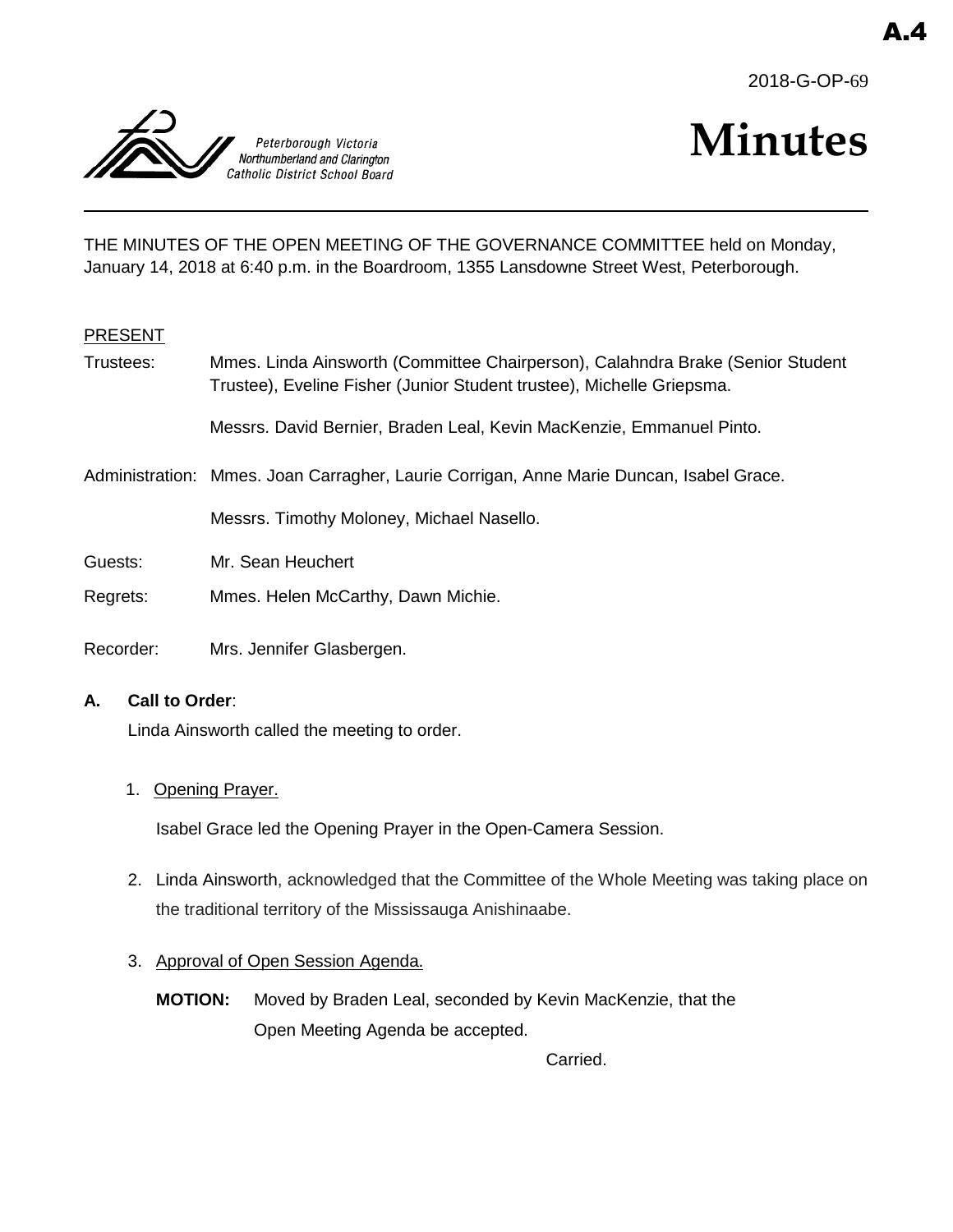- 4. Declarations of Conflicts of Interest.
- 5. Approval of the Minutes of the Governance Committee Open Session held on November 12, 2018.
	- **MOTION:** Moved by David Bernier, seconded by Emmanuel Pinto, that the Minutes of the Governance Committee – Open Session, held on November 12, 2018, be approved.

Carried.

# 6. Business Arising from the Minutes.

Discussion arose regarding voting rights of new board members given that the previous meeting was prior to their taking office.

## **B. Recommended Actions/Presentations:**

1. Single use plastic water bottles: Student trustees.

Calahndra Brake, Senior Student Trustee, and Eveline Fisher, Junior Student Trustee, gave a slide presentation on the effect that plastic water bottles have on our environment, and the benefits of eliminating the sale of water bottles from our schools. Further discussion to take place between principals and students at a secondary administration meeting.

## 2. Auditor General: School Boards - IT Systems and Technology in the Classroom.

Sean Heuchert, Manager of Information Technology, explained the findings of the Auditor General in detail to the Committee of the Whole and where improvements could to be made. Sean described how our school board is staying apprised of current security threats and the work being done with other Eastern Ontario School Boards. Sean answered all of trustee questions and concerns.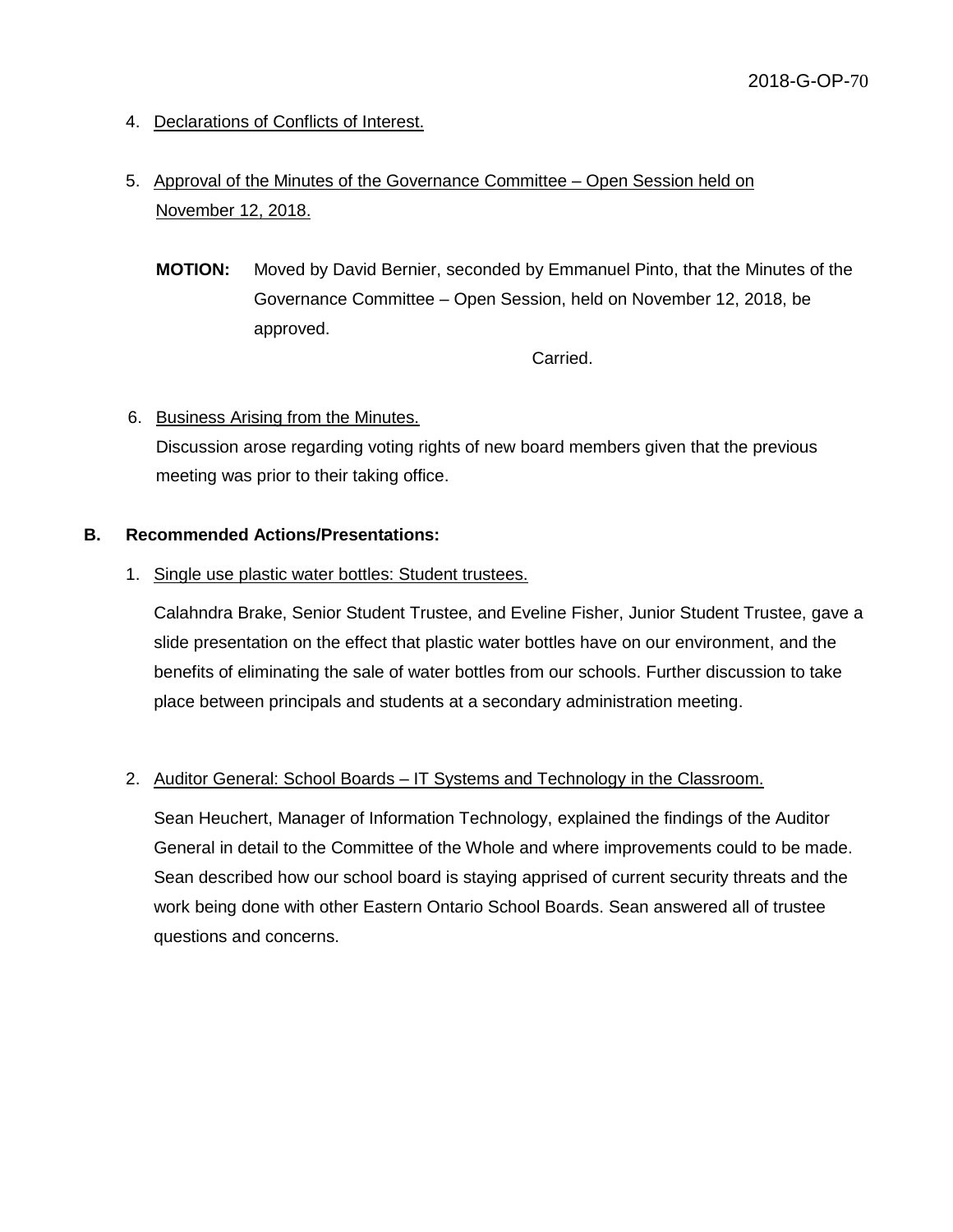# **C. Information Items:**

# 1. 2018-19 Revised Estimates Update.

Isabel Grace, Superintendent of Business and Finance, presented the 2018-2019 Revised Estimates Update Report to the Committee of the Whole. Isabel explained the report in detail and answered trustee questions.

# 2. Interim Financial Report at November 30, 2018.

Isabel Grace, Superintendent of Business and Finance, reviewed the Interim Financial Report comprised of revenues and operating expenditures as at November 30, 2018.

# 3. OCSTA Regional Meetings – January 18, 2018

Linda Ainsworth, Committee Chairperson, brought forth the questions that were up for discussion in the upcoming Regional Meetings. Administration spoke to their desired outcomes and gave feedback for the trustees to bring to the upcoming Regional Meetings on their behalf.

## **D. Old Business:**

## **E. New Business:**

## **F. Next Meeting:**

1. Monday, February 11, 2018 – 6:30 p.m.